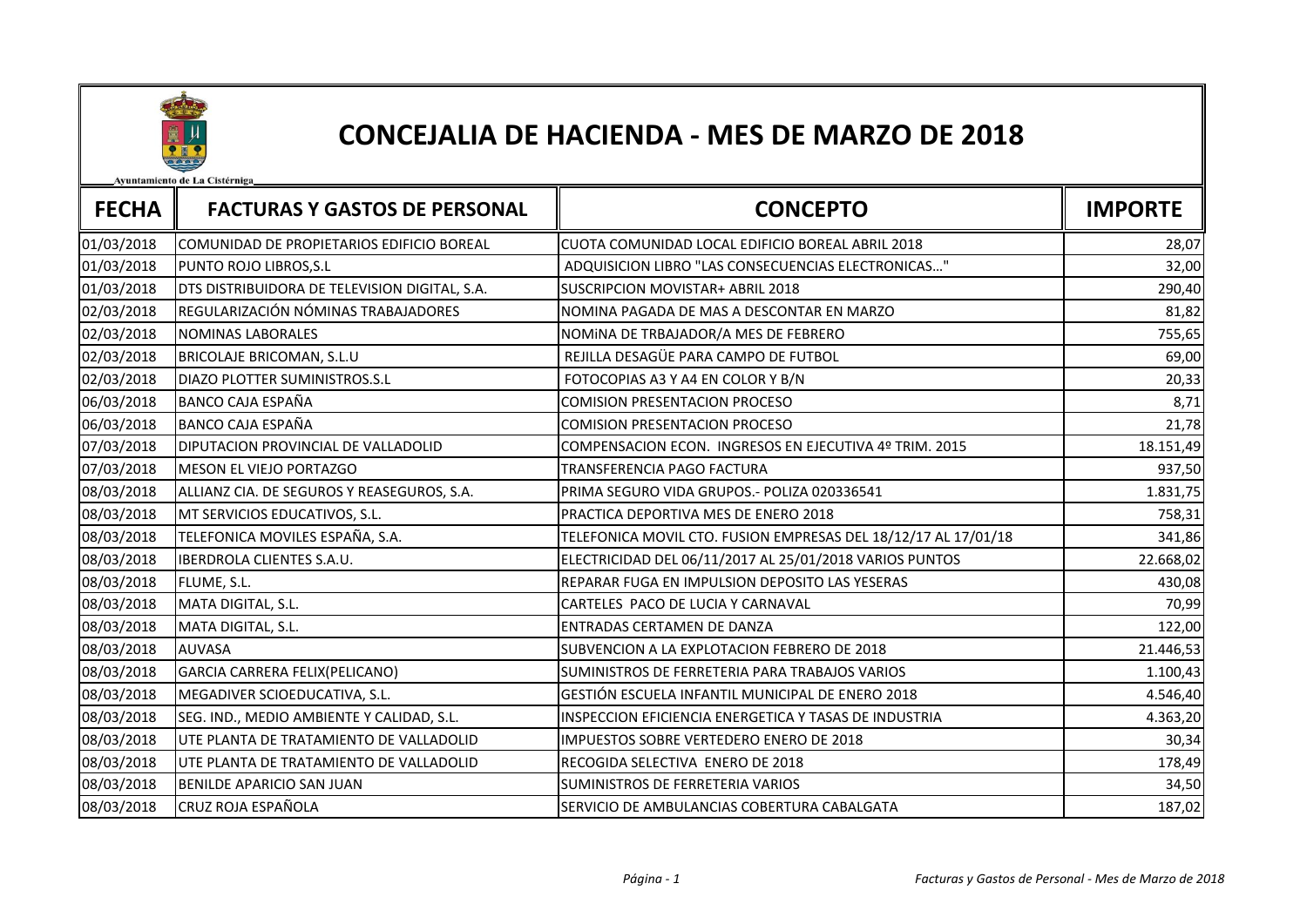| 08/03/2018 | <b>BIO-MED DESINFECCION S.L.</b>            | LIMPIEZA, DESINFECCION Y TRATAMIENTO, VARIOS EDIFICIOS         | 688,49    |
|------------|---------------------------------------------|----------------------------------------------------------------|-----------|
| 08/03/2018 | ASSICURAZIONI GENERALI, S.P.A.              | SEGURO VEHICULO AGRICOLA JOHN DEERE E2240BFL                   | 184,77    |
| 08/03/2018 | EL NORTE DE CASTILLA, S.A.                  | ANUNCIO OFICIAL GRANJA CONCHITA ENERO DE 2018                  | 469,48    |
| 08/03/2018 | RECACOR, S.A.                               | REPARACION DOS NEUMATICOS VEHICULO VIGILANTES                  | 148,54    |
| 08/03/2018 | FED. ESPAÑOLA DE MUNICIPIOS Y PROVINCIAS    | <b>CUOTA ASOCIADO FEMP 2018</b>                                | 500,79    |
| 08/03/2018 | <b>ESPECTACULOS DUERO S.L.</b>              | SERVICIOS TECNICO EN TEATRO MUNICIPAL FIESTAS SAN ILDEFONSO    | 308,55    |
| 08/03/2018 | <b>ESPECTACULOS DUERO S.L.</b>              | SERVICIOS TECNICO EN TEATRO MUNICIPAL FESTIVAL DE CORTOS       | 102,85    |
| 08/03/2018 | MANCOMUNIDAD PINODUERO                      | LIQUIDACION CUOTAS ORIDNARIAS MES DE FEBRERO DE 2018           | 19.695,00 |
| 08/03/2018 | TECNICAS DE AHORRO ENERGETICO, S.L.         | REVISION CALDERA BLOQUEADA EN CASA DEL ARTE                    | 257,25    |
| 08/03/2018 | TRAZADOS VIALES S.L.                        | SUMINISTRO SEÑALES VIAS PUBLICAS                               | 2.304,23  |
| 08/03/2018 | RECICLA 2 RECOGIDA Y GESTION S.L.           | <b>GESTION RESIDUOS TONER Y TINTA PUNTO LIMPIO</b>             | 65,78     |
| 08/03/2018 | TECNICAS DE AHORRO ENERGETICO, S.L.         | MANTENIMIENTO CALDERAS AYTO. Y FRIONTON                        | 948,64    |
| 08/03/2018 | COMUNIDAD DE VECINOS PINODUERO, Nº 4        | CUOTA ACOMUNIDAD CLL PINODUERO N.º 4 - 1º A                    | 180,00    |
| 08/03/2018 | ARAG S.E                                    | SEGURO ANUAL DEL 16/11/17 AL 15/11/18 POLIZA 10-8888358        | 676,76    |
| 08/03/2018 | <b>ESAFERAL S.L.U.</b>                      | SUMINISTRO PELLET PARA COLEGIO F. C. LOMAS                     | 1.245,09  |
| 08/03/2018 | DISCOMTES VALLADOLID, S.L.                  | CARBURANTE EN NAVE MUNICIPAL 08/02/2018                        | 1.255,98  |
| 08/03/2018 | <b>MAPFRE VIDA</b>                          | POLIZA DE SEGURO DE ACCIDENTES COLECTIVO 0551280436658         | 801,10    |
| 08/03/2018 | EVANER DART M.S., S.L.                      | ALQUILER MAQUINARIA, PREMIOS Y ORG. CAMPEONATO DARDOS.         | 544,50    |
| 08/03/2018 | QUIMICOS LOS ABUELOS, S.L.                  | SAL DESHIELO.                                                  | 321,86    |
| 08/03/2018 | <b>BARBARA BEJARANO NEILA</b>               | DISEÑO CARTELES DE CARNAVAL                                    | 242,00    |
| 08/03/2018 | <b>ESPECTACULOS DUERO S.L.</b>              | SERVICIOS TECNICO EN TEATRO MUNICIPAL FIESTAS NAVIDAD          | 597,74    |
| 08/03/2018 | <b>ESPECTACULOS DUERO S.L.</b>              | SERVICIOS TECNICO EN TEATRO MUNICIPAL DIA 02/01/2018.          | 102,85    |
| 08/03/2018 | TELEFONICA SOLUCIONES DE INFORMATICA, S.A.U | MONITOR LED PARA URBANISMO                                     | 166,08    |
| 08/03/2018 | COMUNIDAD DE VECINOS PINODUERO, Nº 4        | COMUNIDAD VIVIENDA PINODUERO, 4-2º A.                          | 180,00    |
| 08/03/2018 | ROSARIO SAN JOSE FERNANDEZ                  | SUMINISTRO DE AGENDA 2018                                      | 16,00     |
| 08/03/2018 | QUIBAC, S.A. - INGESCO LIGHTNING SOLUTIONS  | SISTEMAS DE PROTECCION CONTRA IDESCARGAS ELECTRICAS.           | 2.567,95  |
| 08/03/2018 | EGES-BPM, S.L.                              | GESTIÓN EXPED. SANCIONADORES DE TRÁFICO.                       | 1.846,46  |
| 08/03/2018 | PEÑA FLAMENCA MELÓN DE ORO                  | GALA FLAMENCA CASA DE CULTURA.                                 | 3.600,00  |
| 08/03/2018 | <b>BLAPE RENTA, S.L.</b>                    | TRANSPORTE Y ALQUILER BRAZO TELESCÓPICO RETIRADA ILUM. NAVIDAD | 530,62    |
| 08/03/2018 | GESTECOPY, S.L.                             | COPIAS MAQUINA MULTIFUNCIONAL                                  | 35,28     |
| 08/03/2018 | PASCUAL ARRANZ G., S.L.                     | <b>COPIAS IMPRESORA</b>                                        | 379,53    |
| 08/03/2018 | FED. REG. DE MUNICIPIOS Y PROVINCIAS DE CyL | CUOTA ANUAL A LA FRMYP CASTILLA Y LEON AÑO 2018                | 364,39    |
| 08/03/2018 | <b>ESAFERAL S.L.U.</b>                      | SUMINISTRO DE PELLET EN POLIDEPORTIVO                          | 3.842,23  |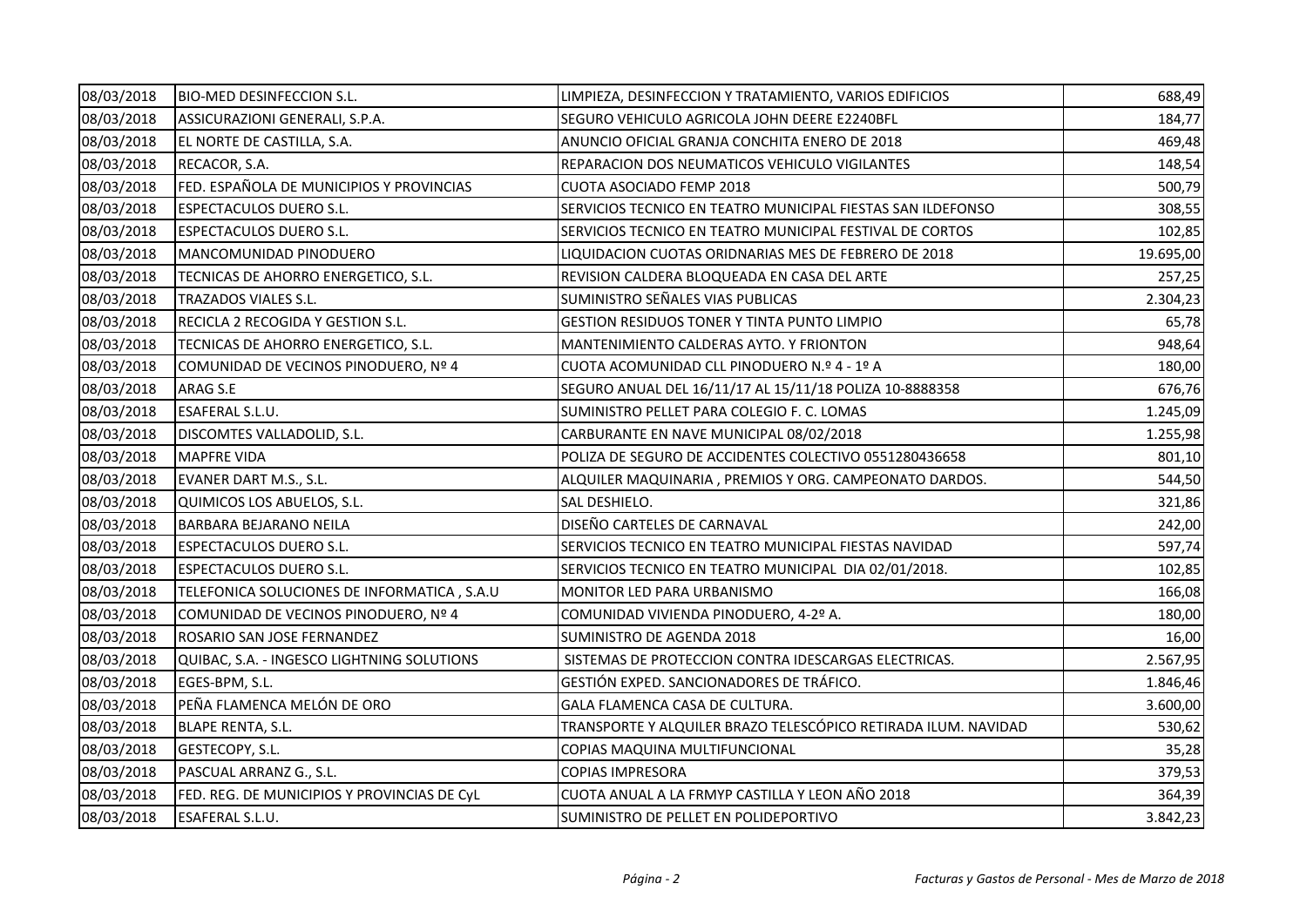| 08/03/2018 | LEFEBVRE - EL DERECHO, S.A.             | <b>MEMENTO URBANISMO</b>                                             | 146,02   |
|------------|-----------------------------------------|----------------------------------------------------------------------|----------|
| 08/03/2018 | PASCUAL ARRANZ G., S.L.                 | TONER NEGRO Y COLOR POLIDEPORTIVO                                    | 188,28   |
| 08/03/2018 | ROSARIO SAN JOSE FERNANDEZ              | MATERIAL OFICINA CULTURA. MARIA DEL ROSARIO SAN JOSE FERNANDEZ. 0933 | 140,80   |
| 08/03/2018 | <b>CRUZ ROJA ESPAÑOLA</b>               | COBERTURA MÉDICA CARRERA NOCTURNA 2018                               | 238,35   |
| 08/03/2018 | BENEFICIARIOS/AS RECARGA BONBUS         | 10 RECARGAS BONOBUS MES DE MARZO DE 2018                             | 75,00    |
| 12/03/2018 | COMUN.DE PROPIETARIOS PL. LA CRUZ, 1-9  | COMUNIDAD LOCALES PZ. LA CRUZ BRIL DE 2018                           | 80,55    |
| 13/03/2018 | DIPUTACION PROVINCIAL DE VALLADOLID     | SOLICITUD DE LIC AMBIENTAL ALMACENAJE DE HUEVO FERTIL                | 14,40    |
| 13/03/2018 | DIPUTACION PROVINCIAL DE VALLADOLID     | PUBLICACION LICENCIA AMBIENTAL                                       | 14,40    |
| 13/03/2018 | <b>GRUPO ITELEVESA, S.L</b>             | INSPECCION TECNICA DEL VEHICULO 1023FWY                              | 18,93    |
| 13/03/2018 | <b>GRUPO ITELEVESA, S.L</b>             | INSPECCION TECNICA VEHICULO DUMPER E6412BDC                          | 50,00    |
| 14/03/2018 | MT SERVICIOS EDUCATIVOS, S.L.           | PAGO FINAL FACTURAS FV1801/023 Y FV1712/032                          | 241,75   |
| 15/03/2018 | <b>BANCO CAJA ESPAÑA</b>                | <b>COMISION DEVOLUCION DE RECIBOS</b>                                | 4,54     |
| 15/03/2018 | MIGUEL ANGEL SANTOS ORDAS               | DEVOLUCION CUOTA ATLETISMO ENERO-MARZO 2018                          | 25,00    |
| 15/03/2018 | PARROQUIA DE SAN ILDEFONSO              | SUBV. PARA SITUACIONES PERENTORIAS DE NECESIDAD SOCIAL               | 3.000,00 |
| 16/03/2018 | GAS NATURAL SERVICIOS SDG, S.A.         | GAS NATURAL COLEGIO J. DIAZ DEL 20 AL 31 DE DICIEMBRE 2017           | 1.440,08 |
| 16/03/2018 | GAS NATURAL SERVICIOS SDG, S.A.         | GAS NATURAL COLEGIO J. DIAZ DEL 18/11 AL 19/12 DE 2017               | 3.972,79 |
| 16/03/2018 | GAS NATURAL S.U.R. SDG, S.A.            | GAS NATURAL PIJ DEL 6 AL 31 DE DICIEMBRE DE 2017                     | 11,47    |
| 16/03/2018 | GAS NATURAL S.U.R. SDG, S.A.            | GAS NATURAL TEATRO LA NAVE DEL 5 AL 31.12.2017                       | 11,91    |
| 16/03/2018 | GAS NATURAL SERVICIOS SDG, S.A.         | GAS NATURAL FRONTON DEL 20/12 AL 31/12 DE 2017                       | 1.770,08 |
| 16/03/2018 | GAS NATURAL SERVICIOS SDG, S.A.         | GAS 20/12/2017 - 31/12/2017 CASA DE CULTURA                          | 701,52   |
| 16/03/2018 | GAS NATURAL SERVICIOS SDG, S.A.         | GAS 20/12/2017 - 31/12/2017 (CONSULTORIO MÉDICO)                     | 322,26   |
| 16/03/2018 | GAS NATURAL SERVICIOS SDG, S.A.         | TERMINO FIJO 02/12 AL 31/12/2017 VESTUARIOS TRABAJADORES             | 13,23    |
| 16/03/2018 | GAS NATURAL SERVICIOS SDG, S.A.         | GAS CASA CONSISTORIAL DE 20/12/2017 - 31/12/2017                     | 371,66   |
| 16/03/2018 | GAS NATURAL SERVICIOS SDG, S.A.         | TERMINO FIJO 06/12/2017 - 31/12/2017 PS PINODUERO,4                  | 11,47    |
| 17/03/2018 | <b>BANCO CAJA ESPAÑA</b>                | <b>COMISION DE MANTENIMIENTO</b>                                     | 6,00     |
| 19/03/2018 | <b>BANCO BILBAO VIZCAYA</b>             | COMISIONES DE ADM.Y MANTEN. DEL 15/12/2017 A 15/03/2018              | 88,80    |
| 20/03/2018 | <b>REGULARIZACION TASAS E IMPUESTOS</b> | DEVOLUCION IVTM POR HABER CAUSADO BAJA                               | 12,70    |
| 20/03/2018 | <b>REGULARIZACION TASAS E IMPUESTOS</b> | INTERESES DE DEMORA RECIBO IVTM 2016                                 | 0,18     |
| 22/03/2018 | <b>REGULARIZACION TASAS E IMPUESTOS</b> | DEVOLUCION IVTM POR CAMBIO DOMICILIO EN EL AÑO 2015                  | 96,40    |
| 22/03/2018 | <b>REGULARIZACION TASAS E IMPUESTOS</b> | INTERESES DE DEMORA DEVOLUCION IVTM 2017                             | 3,28     |
| 23/03/2018 | <b>BANCO DE SANTANDER</b>               | COMISION DE MANTENIMIENTO PERIODO 22-09-2017 A 22-03-2018            | 19,43    |
| 23/03/2018 | CAIXABANK, S.A.                         | <b>COMISIONES</b>                                                    | 1,21     |
| 23/03/2018 | REGULARIZACIÓN NÓMINAS TRABAJADORES     | NOMINA MARZO PAGADA DE MAS A DESCONTAR EN ABRIL                      | 61,88    |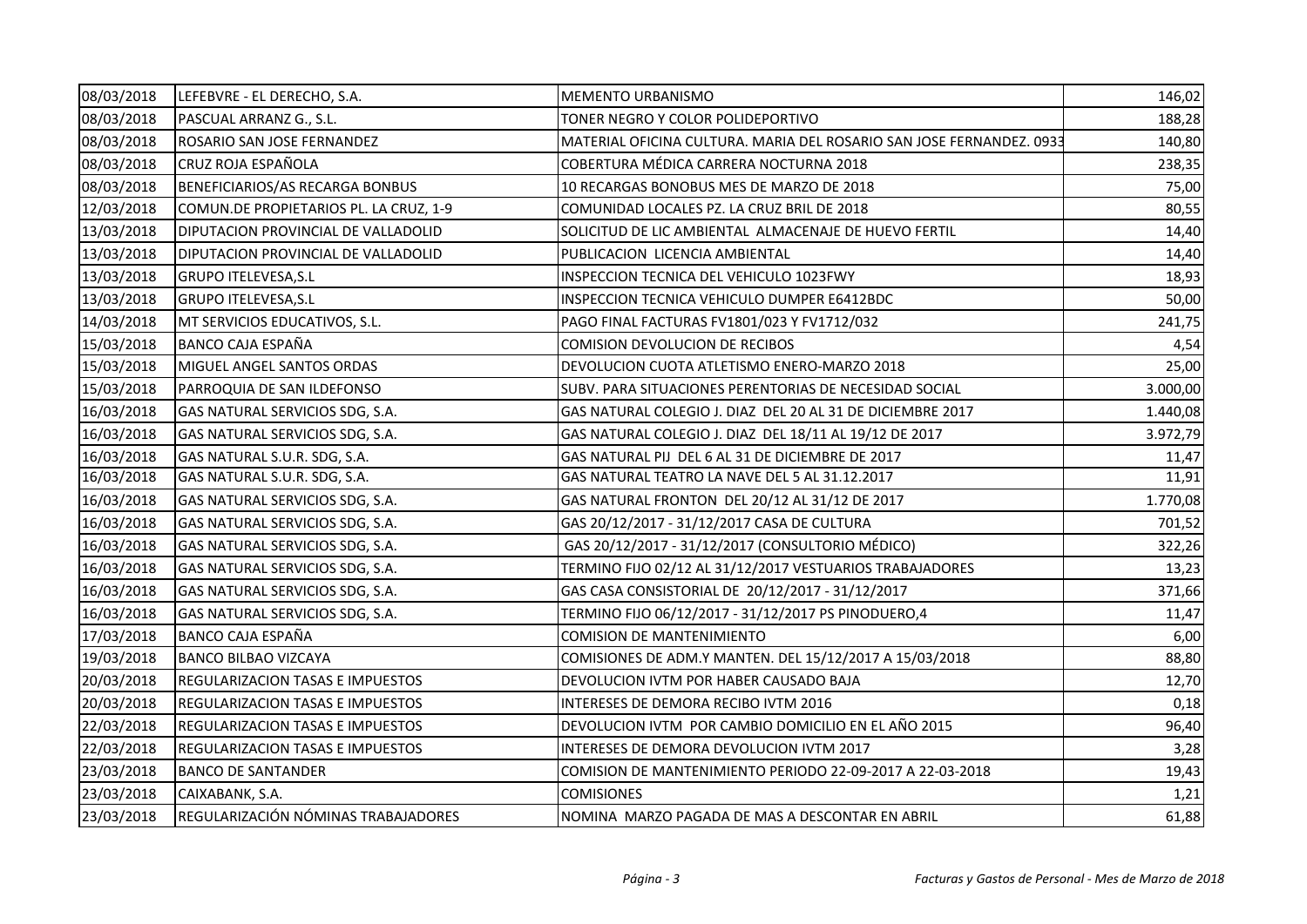| 23/03/2018 | REGULARIZACIÓN NÓMINAS TRABAJADORES        | NOMINA MARZO PAGADA DE MAS A DESCONTAR EN ABRIL            | 35,89     |
|------------|--------------------------------------------|------------------------------------------------------------|-----------|
| 23/03/2018 | REGULARIZACIÓN NÓMINAS TRABAJADORES        | NOMINA MARZO PAGADA DE MAS A DESCONTAR EN ABRIL            | 56,06     |
| 23/03/2018 | NOMINAS CONCEJALES Y ALCALDE               | NOMINAS CONCEJALES Y ALCALDE, MES DE MARZO                 | 3.956,41  |
| 23/03/2018 | NOMINAS FUNCIONARIOS                       | NOMINAS FUNCINARIOS MES DE MARZO                           | 23.405,56 |
| 23/03/2018 | <b>NOMINAS LABORALES</b>                   | NOMINAS LABORALES MES DE MARZO                             | 65.441,13 |
| 23/03/2018 | TESORERIA GENERAL DE LA SEGURIDAD SOCIAL   | PAGO DELEGADO NOMINAS MES DE MARZO                         | 5.780,83  |
| 23/03/2018 | TESORERIA GENERAL DE LA SEGURIDAD SOCIAL   | RETENCION JUDICIAL A CUENTA FEBRERO 2018 TRABAJADOR/A      | 43,53     |
| 23/03/2018 | TESORERIA GENERAL DE LA SEGURIDAD SOCIAL   | RETENCION JUDICIAL A CUENTA MARZO 2018 TRABAJADOR/A        | 34,04     |
| 26/03/2018 | FINCAS CONTROL, S.L.                       | DEVOLUCION A FINAL ICIO .- EXPTE. 604/2018                 | 531,70    |
| 26/03/2018 | FINCAS CONTROL, S.L.                       | DEVOLUCION A TASA POR LICENCIA AMBIENTAL.- EXPTE. 604/2018 | 228,00    |
| 26/03/2018 | FINCAS CONTROL, S.L.                       | INTERESES DE DEMORA DEVOLUCION INGRESOS INDEBIDOS          | 21,68     |
| 27/03/2018 | <b>BANCO BILBAO VIZCAYA</b>                | AMORTIZACION PRESTAMO NUMERO 00045727346                   | 8.760,56  |
| 27/03/2018 | CAIXABANK, S.A.                            | <b>COMISIONES IVA</b>                                      | 3,27      |
| 28/03/2018 | <b>BANCO CAJA ESPAÑA</b>                   | AMORTIZACION PRESTAMO 21084364-3-0-0533537912              | 1.377,58  |
| 28/03/2018 | <b>BANCO CAJA ESPAÑA</b>                   | COMISION TRANSFERENCIA CUOTAS SINDICALES                   | 2,50      |
| 28/03/2018 | SECCION SINDICAL SEPPME DE VALLADOLID      | CUOTAS SINDICALES MARZO 2018 VIGILANTE MUNICIPALES         | 42,00     |
| 28/03/2018 | <b>PREPIS</b>                              | ESTIERCOL A GRANEL PARA JARDINES                           | 786,50    |
| 28/03/2018 | <b>ESPECTACULOS DUERO S.L.</b>             | REPARACIONES DE MATERIAL EN TEATRO MUNICIPAL               | 796,30    |
| 28/03/2018 | MATA DIGITAL, S.L.                         | DIPTICOS PACO DE LUCIA                                     | 141,00    |
| 28/03/2018 | ROSARIO SAN JOSE FERNANDEZ                 | SUMINISTRO MATERIALES PARA TALLER CARNAVALES               | 181,65    |
| 28/03/2018 | MATA DIGITAL, S.L.                         | ROLL UP Y CARTELES CERTAMEN DE DANZA CONTEMPORANEA 2018    | 204,99    |
| 28/03/2018 | <b>ESCUELA DE ATLETISMO MAYTE MARTINEZ</b> | CLASES DE ATLETISMO OCTUBRE, NOVIEMBRE Y DICIEMBRE DE 2017 | 880,00    |
| 28/03/2018 | <b>SCHINDLER</b>                           | MANTENIM. ASCENSOR CENTRO SOCIAL FEBRERO DE 2018           | 73,59     |
| 28/03/2018 | TELEFONICA DE ESPAÑA, S,A,                 | TELEFONIA FIJA PERIODO TRAFICOS ENERO Y CUOTAS FEBRERO     | 1.608,22  |
| 28/03/2018 | MT SERVICIOS EDUCATIVOS, S.L.              | ACTIVIDADES EXTRAESCOLARES MES DE FEBRERO DE 2018          | 917,56    |
| 28/03/2018 | TELEFONICA MOVILES ESPAÑA, S.A.            | TELEFONIA MOVIL CTO. NEGOCIOS                              | 427,78    |
| 28/03/2018 | AUTO-REPUESTOS BARAJAS, S.L.               | SUMINISTROS PARA MANTENIMIENTO ELEMENTOS DE TRANSPORTE     | 128,15    |
| 28/03/2018 | SEG. IND., MEDIO AMBIENTE Y CALIDAD, S.L.  | INSPECCION PERIODICA DE COMPRESOR NIVEL C                  | 318,60    |
| 28/03/2018 | CIN PINTURAS Y BARNICES ESPAÑA S.L.U.      | SUMINISTRO PINTURA PARA TALLER                             | 31,58     |
| 28/03/2018 | COMERCIAL DE FUNDICION VALLISOLETANA       | SUMIN.REPARACION FUGA EN C/SAN ANDRES Y ARQUETA            | 646,25    |
| 28/03/2018 | RED ESPAÑOLA DE SERVICIOS RESSA            | GASOLINA SIN PLOMO MES DE FEBRERO DE 2018                  | 206,65    |
| 28/03/2018 | SOC. ESTATAL DE CORREOS Y TELEGRAFOS, S.A. | SERVICIO CORREOS MES DE FEBRERO DE 2018                    | 1.037,94  |
| 28/03/2018 | <b>EUROPAC RECICLA SAU</b>                 | GESTION RESIDUOS PUNTO LIMPIO MES DE FEBRERO               | 1.402,06  |